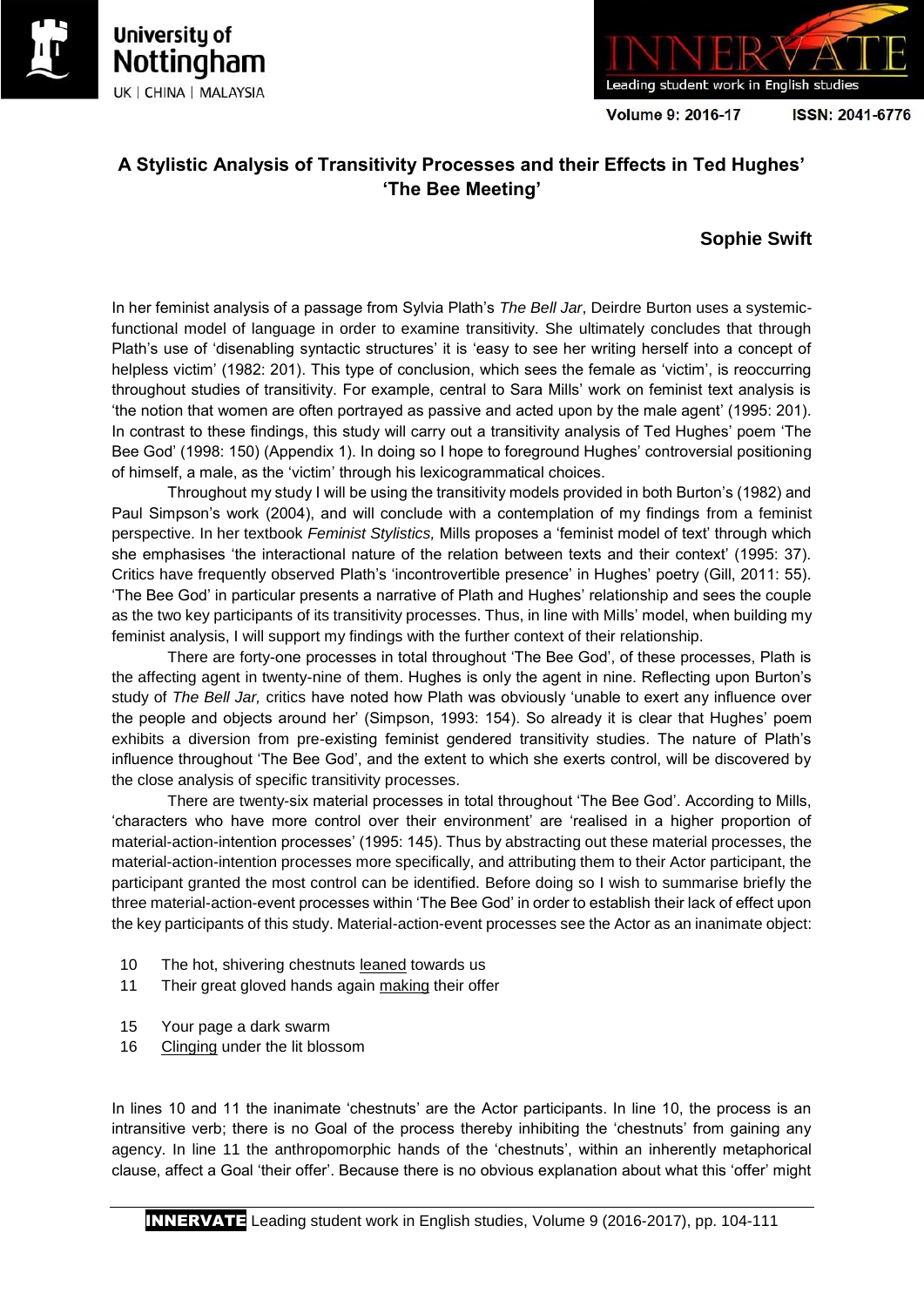### **A Stylistic Analysis of Transitivity Processes and their Effects in Ted Hughes' 'The Bee Meeting'**

be within the poem there is little evidence for an argument that might suggest the 'chestnuts' are granted agency here. In lines 15 to 16 a personified 'page' attributed to Plath, as distinguished by the possessive determiner 'your', is the Actor. Again this verb is intransitive thereby affecting no goal and gaining very little agency. Ultimately none of these material-action-event processes grant inanimate objects any overwhelming sense of control that might subsequently affect the transitivity study of Hughes or Plath in this poem.

Within 'The Bee God' there are twenty-three material-action-intention processes. Of these, only three see Hughes as the Actor participant:

- 3a I scoured the old hive
- 19b I had given you something
- 41a But as I stood there

Only two of these processes seem to grant Hughes any agency or control. The first process in line 3a sees 'the old hive', an inanimate object, as the Goal. Hughes affects 'the old hive' and can thereby be seen to have control over it. In line 19b 'something' is the Goal that Hughes affects. He gives this 'something' to Plath, the circumstantial element, and thus like with the 'old hive', can be seen to exert some control over it. The remaining material-action-intention process in line 41a, fails to grant Hughes any agency as it is an intransitive verb and has no Goal. Thus Hughes affects nothing so fails to gain a governing sense of control.

In contrast to the very small number of material processes whereby Hughes is the Actor participant, Plath is the Actor participant in nineteen material-action-intention processes. This study interprets Plath as being highly associated with the 'bees' described in the poem. They are her 'new selves' and thereby become a personification of her soul. Thus when 'bees' are positioned as the Actor participant they can be read synonymously with Plath. Already, by Mills' definition, it is clear that the sheer number and higher proportion of material-action-intention processes attributed to Plath implies that she has overwhelming control over the poem's environment. The way in which this control is accomplished will be explored further through the examination of the eight material-action-intention processes in 'The Bee God' that see Plath successfully affecting a goal. Two of these processes see Plath affecting inanimate objects:

- 3b you painted it
- 7 You put on your white regalia
- 8 Your veil, your gloves,

In line 3b Plath, signified through the personal pronoun 'you', affects the Goal 'it'. In lines 7 to 8 there are three different Goals that Plath affects through the same process, her 'white regalia', her 'veil', and her 'gloves'. By affecting all of these inanimate objects Plath is granted control over them. The two processes in lines 17 to 18 and 21 to 22 see Plath affecting herself:

- 17 You and your Daddy there in the heart of it,
- 18 Weighing your slender neck
- 21 The thunderhead of your new selves
- 22 Tending your golden mane.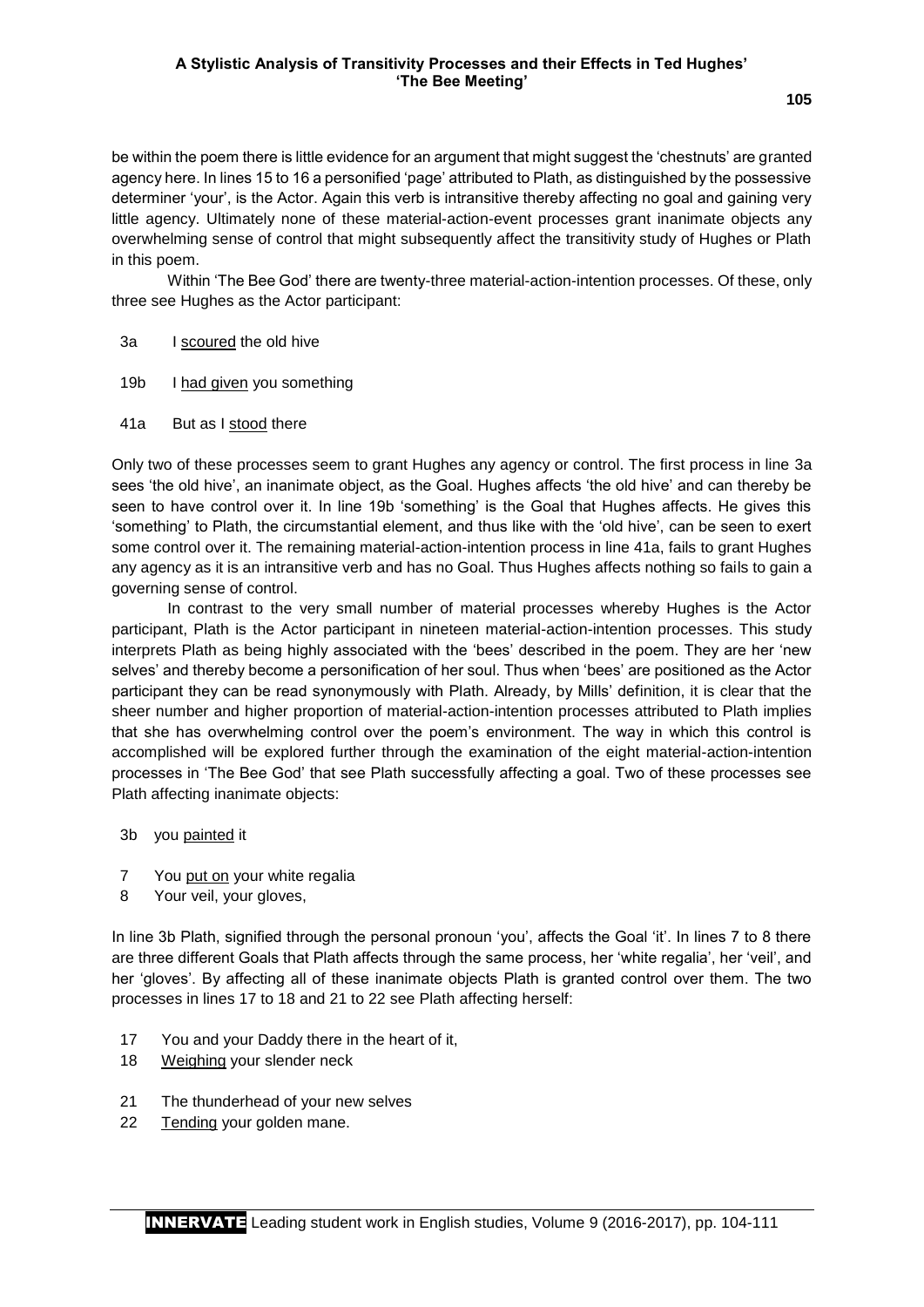In lines 17 to 18 Plath and her 'Daddy' are the Actors in the process. Together they affect the Goal -Plath's body part - her 'slender neck'. Despite Plath's Daddy being granted the position of Actor within this process, because Plath is also Actor, any arguments that might suggest the victimization of Plath by the hands of patriarchy are compromised. In lines 21 to 22 Plath's 'new selves', the 'bees', are the Actor and again one of Plath's own body parts is the Goal. By placing Plath in the position of Actor within processes whereby her own body is the Goal, Hughes grants Plath control over her own body.

The remaining four material-action-intention processes see Plath as Actor affecting Hughes as Goal. In line 29, Plath in the form of 'the first bee' affects Hughes' 'hair', his body part, as Goal. In lines 31 to 32, Plath again in the form of a bee 'that outrider' affects Hughes as Goal 'marking' him. Here Hughes is identified pejoratively as 'the target'. In lines 42 to 43 Plath in the form of 'sticky, disembowelled bees' affects Hughes' 'hair', again his body part. Unlike Plath, Hughes does not exhibit control over his own body, instead his body parts lose agency through the material-action-intention processes that see him as the Goal of Plath's actions. The material-action-intention process in lines 35 to 36 is slightly more complex in terms of its relationship to Hughes:

35 As bees planted their volts, their thudding electrodes,

36 In on their target.

Plath, once again in the form of 'bees', is the Actor. These 'bees' affect 'their volts', the Goal, by 'plant[ing]' them. Within this process Hughes is part of the circumstantial element, 'In on their target'. He is again labelled pejoratively as the 'target'. Yet due to the possessive nature of the determiner 'their' and the passivity associated with the positioning of the noun 'target' in the clause, there is an overwhelming sense that Hughes is presenting himself here as a secondary 'target' or 'victim' of the bees' volts.

There are ten other material-action-intention processes associated with Plath, these however are intransitive - they do not affect a Goal. Despite this though, some contain circumstantial elements that arguably situate Plath in a position of dominance that still grants her a level of agency:

- 13 But you bowed over your bees
- 14 As you bowed over your Daddy.

In lines 13 and 14 the prepositions 'over', place Plath spatially in a position of authority. Simultaneously the possessive determiners 'your' heighten this authority through the objectification of both the 'bees' and Plath's 'Daddy'. They become itemized as objects of Plath's possession. Thus one can deduce that Plath gains a sense of control through the circumstantial elements in these processes.

 Further examples of intransitive material-action-intention processes whereby Plath is Actor yet still manages to gain agency, are exhibited through the presence of processes that have violent connotations:

# 31 That outrider tangled, struggled, stung -

The processes in line 31 see Plath in the form of a bee, 'that outrider', as Actor. All three of these processes convey an image of aggression. They certainly do not comply with the passive image of Plath outlined by Burton's study whereby she discovers that Plath's only 'attempt at what is (technically) a material-action-intention process fails.' (1982: 205). Thus these violent, action, intransitive verbs, by contrast, grant Plath a degree of agency.

So far I have shown that Plath is the most frequent affecting Actor of material-action-intention processes in 'The Bee God' who, through Hughes' lexicogrammatical choices, is typified by high levels of control. This is highly uncharacteristic for a female entity in relation to previous gendered transitivity studies. For example, in her analysis of George Bernard Shaw's *Pygmalion* which, by using systemic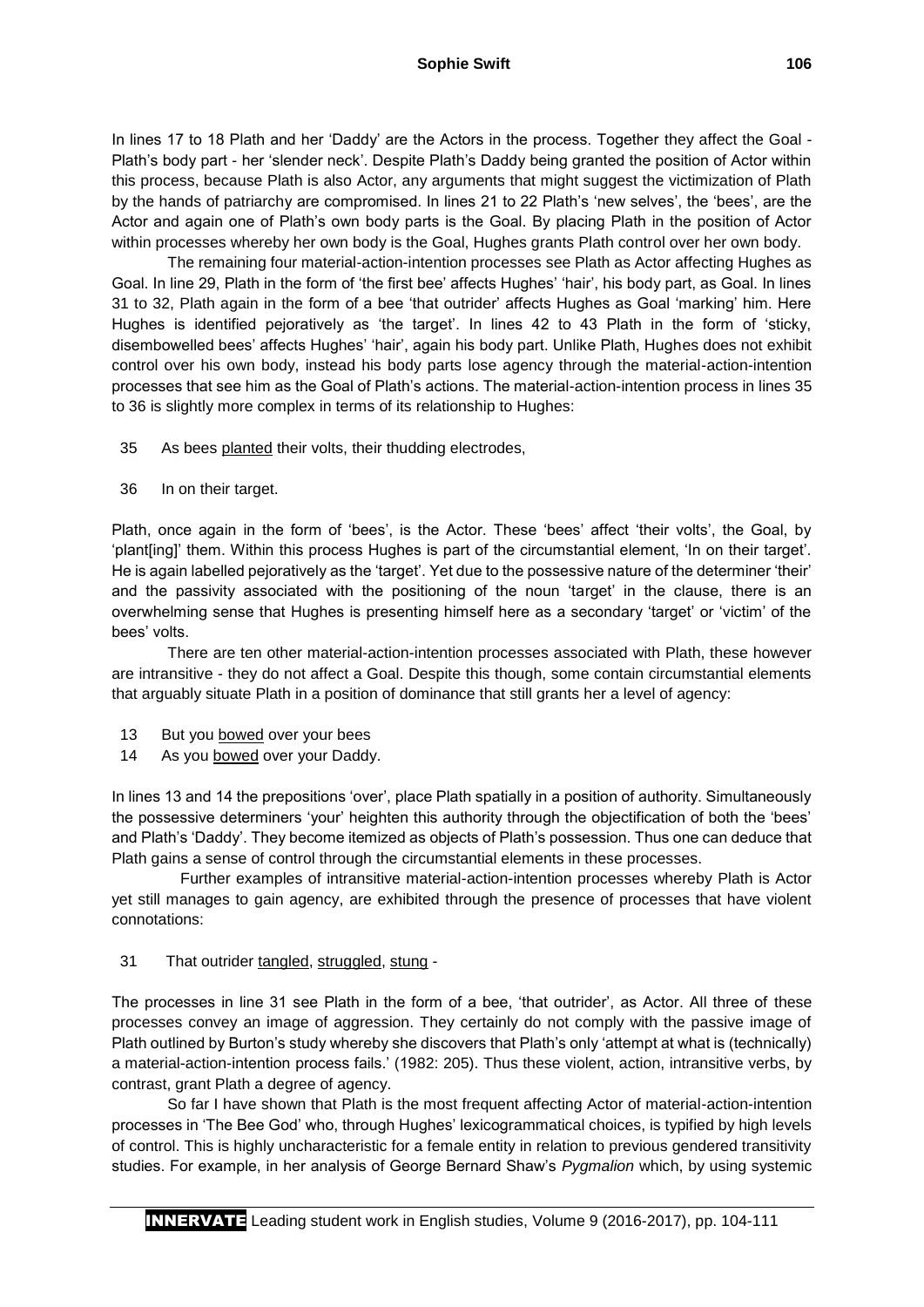functional grammar, focuses on foregrounding narratives of gender in the play, Bárbara Cristina Gallardo found that 'the material processes the male character uses have effect over the female' (2006: 737). As has been shown, at no point does Hughes affect Plath by material-action-intention processes.

Yet she manages to affect him. Moreover, a key question proposed by stylisticians throughout their transitivity analyses is 'who does what to whom' (Burton, 1982: 200). Thus this next section of analysis seeks to answer this question. By clarifying some of the observations already made and through a discussion of some of the remaining material processes, I hope to discern which participant is more ostensibly the 'victim' of the material processes in 'The Bee God'.

As already observed, Hughes is affected four times by material-action-intention processes that see Plath as Actor, yet he never affects her. There is one other occasion whereby Hughes is affected as Goal. In line 33 he is 'flung'. However there is no clear Actor of this process, thus one cannot discern whether this process is material-action-intention or material-action-event and no specific entity is granted agency. There are only three occasions whereby material processes actually affect Plath. The first two however can be discounted as they see her acting upon herself, which, as previously discussed, grants her an element of control over her body rather than compromising her agency. The only instance whereby Plath is affected by a material-action-intention process can be seen in lines 19 to 20 where she is acted upon by an ambiguous 'something'.

- 19 I saw I had given you something
- 20 That had carried you off in a cloud of gutterals -

Here, the 'something' from line 19 becomes the Actor, and Plath the Goal. Due to the relationship between this 'something' and Hughes established in line 19, the process in line 20 might be interpreted as Hughes affecting Plath. However, there is clearly a lack of specificity within the context of the pronoun 'something' which prompts one to question what the true nature of this 'something' is. Consequently, due to the ambiguity that surrounds the position of Actor in this process the extent to which Plath's agency is challenged and the extent to which Hughes can thereby be considered a participant in this process is questionable.

Overall the analysis of the material processes in 'The Bee God' has shown that Hughes is the most frequently reoccurring Goal. No other entity within the poem is as habitually affected. More specifically, when he is affected, Plath is typically the Actor. Whilst Plath exhibits control over her body (which is unaffected by Hughes), Hughes has no control over his own. Instead, his body is controlled and affected by Plath. This goes against previous feminist transitivity studies. For example, in her study of a romance scene in Helen McInnes' novel *The Hidden Target,* Mills found that 'when the male does a [material-intention] process, he does four out of six to a part of the female's body […] and one to her as a whole.' Yet 'only one out of five processes done by the female is done to the male' (1995: 147). Ultimately she shows that the female participant is a victim of male control. Clearly Hughes has reversed Mills' findings within his poem. Instead of feminine victimization Hughes positions himself, a male, unconventionally as the 'victim' of female control.

In addition to her gendered observations about material processes, Gallardo also found that when material processes are compared to mental processes with gender in mind, 'the male acts more while the female perceives more' (2006: 760). She also stresses the 'excessive use of mental processes by the female character' principally concerned with her 'feelings and worries' (745). Her findings suggest that mental processes are more frequently attributed to femininity. In 'The Bee God' there are ten mental processes. Of these, both Hughes and Plath each carry out five. Already, the lack of discrepancy regarding which participant carries out these mental processes goes against Gallardo's conviction. Additionally, upon closer inspection, there is a clear inconsistency in relation to what the respective verb components within the clauses imply. The mental processes whereby Plath is the Sensor are wholly associated with the process of wanting:

#### 1a When you wanted bees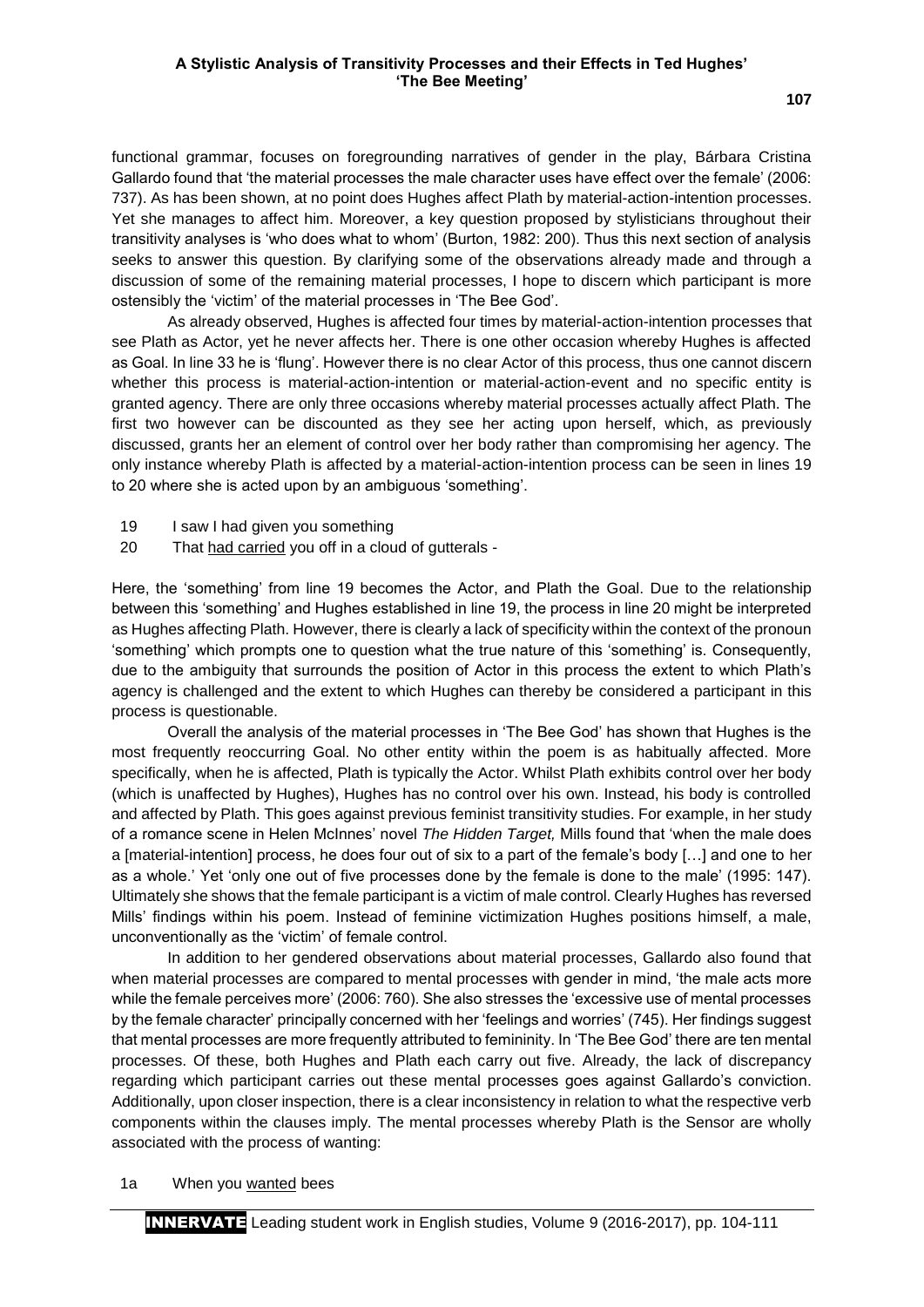- 23 You did not want me to go
- 25a You wanted the honey,
- 25b you wanted those big blossoms
- 37 Your face wanted to save me

The recurrent employment of the verb 'to want' evokes a semantic field of desire. It is a cognitive process that allows access into Plath's psyche, prompting the implication that Plath's conscience is perhaps preoccupied by, and prioritises, her own wish-fulfilment. The phenomenon components of Plath's metal processes see either Hughes, or an aspect of nature become the object of her desire. Ultimately it seems Plath's conscience is overwhelmingly characterized negatively by selfish attributes, her internal perception of her external circumstance is based entirely on her own desires.

In contrast to the portrayal of Plath's psyche, Hughes' mental processes are implemented by a variety of different verb components. Three out of these five mental processes are prefixed by the adverb 'never':

- 1b I never dreamed
- 2 It meant your Daddy had come up out of the well
- 8 I never guessed a wedding
- 12 I never know how to accept

The presence of the adverb 'never' prescribes a sense of uncertainty that seemingly condemns Hughes to a position of vulnerability. All three of these verbs are cognitive so, like Plath, imply access into Hughes' psyche. The phenomenon elements in these mental processes all contemplate a circumstance in Hughes' external world suggesting a conscious internal awareness of his surroundings. The final two mental processes attributed to Hughes in lines 19a and 41b, again contain two differing verb components:

- 19a I saw I had given you something
- 41b I thought I was safe

The process in line 19a is perceptive; it sees Hughes consciously observing and paying attention to the external. In line 41b, this process is another example of cognition, again allowing access into Hughes' internal thoughts and responding to events in the external.

Once again Hughes' poem has diverged from previous feminist transitivity studies. Instead of being 'excessive,' Plath's deployment of mental processes does not surpass Hughes'. Rather than expressing 'worries' and emotive 'feelings', the verbs used imply she is explicitly engrossed with selfish desire (Gallardo, 2007: 745). Hughes' conscience is more contemplative of the external. Moreover in stark contrast to his negative projection of Plath's psyche, Hughes places himself in a sympathetic position of vulnerability and uncertainty. This positioning, when considered in conjunction with Hughes' standing as the affected Goal of Plath's material-action-intention processes, reiterates the notion that he is the passive 'victim' within the poem.

The remaining processes in 'The Bee God' are four relational processes in lines 5, 24, 27 and 28, and one verbal process in line 46b. All of the relational processes are attributive and ascribe what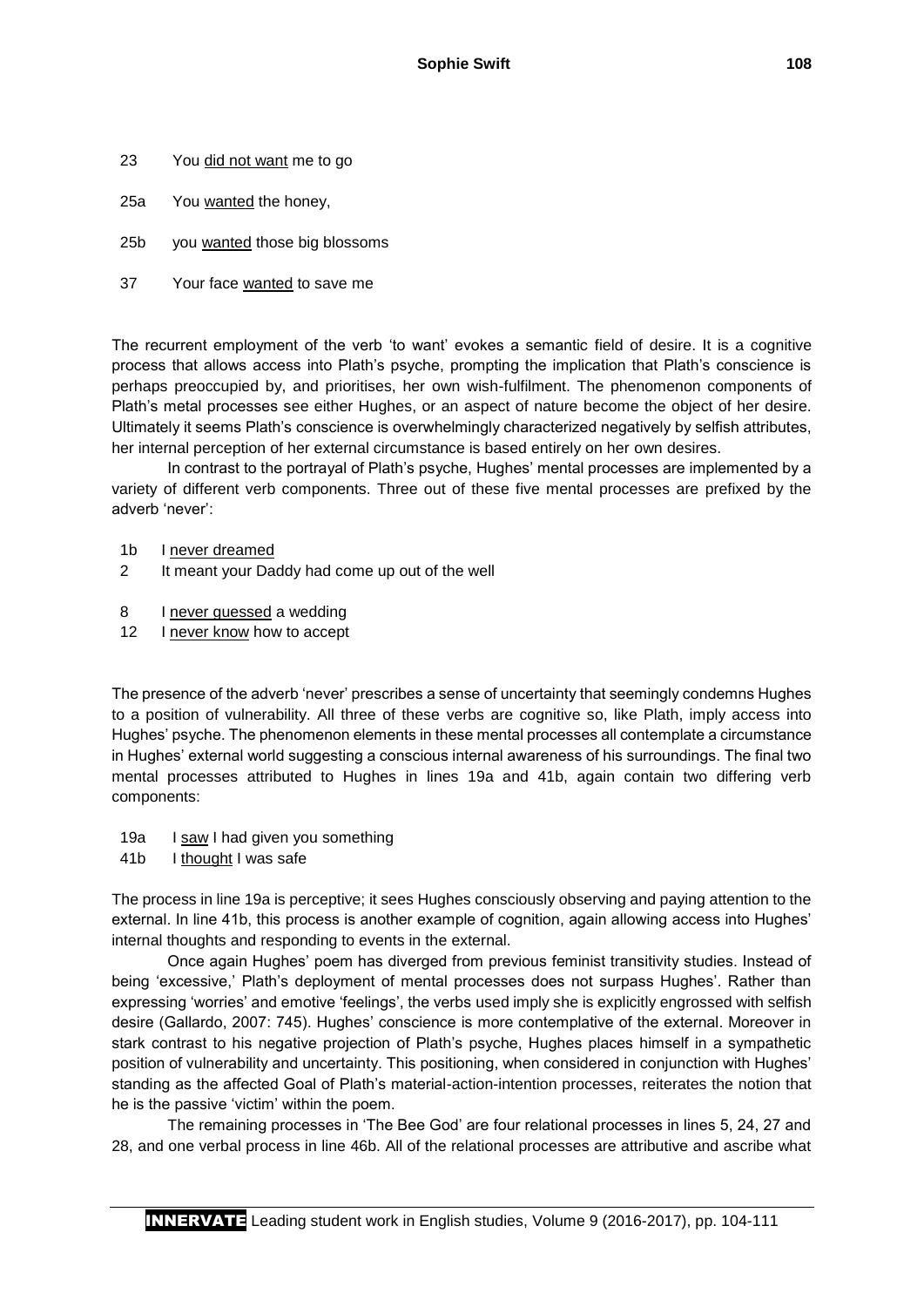the Carrier of the process is like (lines 5, 27, 28), or what it owns (line 24). The process in line 5 has key significance to the support of my analysis so far:

#### 5 So you became the Abbess

Plath here is the Carrier of this relational process; the attribute she is being ascribed is 'Abbess'. She is thus placed in a position of significant power. This reiterates my transitivity findings that see Plath as the key-controlling agent, thereby amplifying the juxtaposed positioning of Hughes by contrast, as a passive 'victim'.

The only verbal process in line 46b sees Plath as the Sayer. Here she takes the form of a 'lone bee', 'calling for helpers'. By granting Plath the only verbal communication within the poem Hughes himself is silenced. Plath is ultimately granted an agency that is unachieved by Hughes, emphasising again his passivity.

My transitivity analysis of 'The Bee God' has clearly foregrounded the positioning of Hughes as the 'victim'. Simultaneously Plath is clearly presented pejoratively as the governing affecting agent. Further explanation of the arrangement of these processes can perhaps be found within the context of the couples' relationship. As Joanny Moulin observes, 'in the case of Sylvia Plath, Hughes was accused by some American feminists of being an adulterous husband who was the chief cause of her suicide' (2011: 16). By granting Plath control, and control over her own body most specifically, Hughes is perhaps attempting to distance himself from this negative, controlling profile. Instead he hints that Plath herself was to blame for, and had control over, her own suicide. With this context in mind, Hughes might be deemed sympathetic. However, taking on a feminist perspective that sees Hughes' victimized positioning of himself as an 'empty self-justification' for his adultery' (Perloff, 1998), this study will argue that some of the transitivity methods through which he achieves this victimised position are inherently controversial.

When comparing 'The Bee God' to Plath's own Bee Poems, Marjorie Perloff notes how Plath within her poetry is 'merely describe[ing] [...] how she feels' (1998). Moreover, unlike Hughes, she suggests that Plath does not try to express the thoughts and feelings of someone else. Thus it is through his presentation of Plath's mental and verbal processes that Hughes problematizes his position as the supposed 'victim' of this poem. By claiming to know her thoughts and feelings and quoting explicitly what she might say or think, he is effectively ventriloquizing her. Plath thereby becomes metaphorically objectified; she is a tool for Hughes' poetic manipulation. This consequently points to the unreliability of the poetic speaker as a whole, volatising Hughes' overall presentation of the transitivity processes within his poem and the subsequent positioning of himself as 'victim'. Because of this unreliability Hughes' narrative, within the context of their relationship, is ultimately reduced to a 'redistribut[ion of] the guilt and blame as to Plath's fate' (Perloff, 1998). In turn, Plath arguably becomes an overarching external 'victim' of the narrative of 'The Bee God'.

In conclusion it is clear that through my transitivity analysis alone, I have shown how Hughes usurps previous feminist transitivity studies. He positions himself as the 'victim' in 'The Bee God' and consistently reiterates that Plath has control, through her material, attributive-relational and verbal processes. She affects his body without him affecting many transitivity processes in return and is thus granted unconventional levels of agency. However, in accordance with Mills' feminist model of text (1995: 37), when this transitivity analysis is reviewed from a wider contextual and feminist perspective, Hughes' presentation of himself becomes highly problematic. He jeopardises his own poetic voice by ventriloquizing the voice and psyche of Plath. Consequently, the extent to which Hughes can truly be labelled as a 'victim' in relation to Plath becomes ambiguous. Ultimately the position of 'victim' has a dual sense. Hughes is the literal 'victim' of the transitivity processes within the poem whilst Plath becomes the consequential 'victim' of the voice of the poem through a wider feminist context.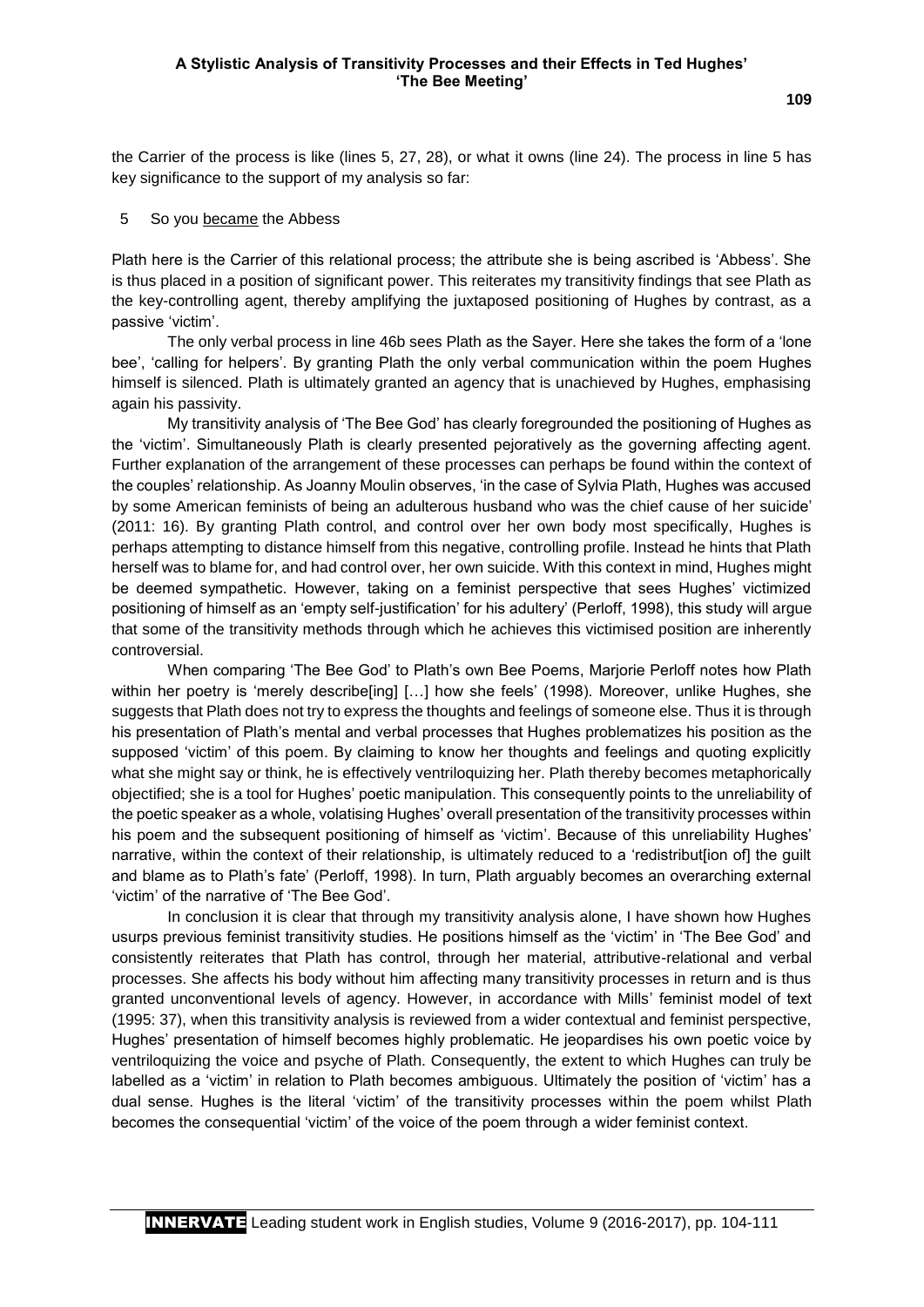# **Bibliography**

Burton, D. (1982). 'Through glass darkly: through dark glasses'. In: Simpson, P. (ed.) (2004) *Stylistics: A Resource Book for Students*. Abingdon: Routledge. pp. 200-207.

Gallardo, B. C. (2006). '"Why can't women talk like a man": an investigation of gender in the play *Pygmalion* by Bernard Shaw'. *ISFC* [online] pp. 735-762. Available at: http://www.pucsp.br/isfc/proceedings/Artigos%20pdf/35l\_gallardobarbara\_735a762.pdf [Accessed 14 April 2017].

Gill, J. (2011). 'Ted Hughes and Sylvia Plath'. In: Gifford, T. (ed.) *The Cambridge Companion to Ted Hughes*. Cambridge: Cambridge University Press. pp. 53-66.

Hughes, T. (1998). 'The Bee God'. In *Birthday Letters*. London: Faber and Faber Limited, pp. 150-152. Mills, S. (1995). *Feminist Stylistics*. London: Routledge.

Mills, S. (1995). 'Working with sexism: What can feminist text analysis do?'. In Verdonk, P. and Weber, J. J. (eds) *Twentieth-Century Fiction: From Text to Context*. London: Routledge, pp. 206-219.

Moulin, J. (2011). 'The problem of biography'. In: Gifford, T. (ed.) *The Cambridge Companion to Ted Hughes*. Cambridge: Cambridge University Press. pp. 14-26.

Perloff, M. (1998). 'Ted Hughes Reviewed by Marjorie Perloff*: Birthday Letters'*. *Marjorie Perloff Website* [online] Available at: http://marjorieperloff.com/essays/hughes-birthday/ [Accessed 11 April 2017]. Simpson, P. (2004). *Stylistics: A Resource Book for Students*. Abingdon: Routledge.

Simpson, P. (1993). *Language, Ideology and Point of View*. Abingdon: Taylor and Francis.

# **Appendix 1**

### **Ted Hughes: 'The Bee God'**

| 1a/b | When you wanted bees I never dreamed                 |
|------|------------------------------------------------------|
| 2    | It meant your Daddy had come up out of the well.     |
| 3a/b | I scoured the old hive, you painted it,              |
| 4    | White, with crimson hearts and flowers, and bluebird |
| 5    | So you became the Abbess                             |
| 6    | In the nunnery of the bees.                          |
| 7    | But when you put on your white regalia,              |
| 8    | Your veil, your gloves, I never quessed a wedding.   |
| 9    | That Maytime, in the orchard, that summer,           |
| 10   | The hot, shivering chestnuts leaned towards us,      |
| 11   | Their great gloved hands again making their offer    |
| 12   | I never know how to accept.                          |
| 13   | But you bowed over your bees                         |
| 14   | As you bowed over your Daddy.                        |
| 15   | Your page a dark swarm                               |
| 16   | Clinging under the lit blossom.                      |
| 17   | You and your Daddy there in the heart of it,         |